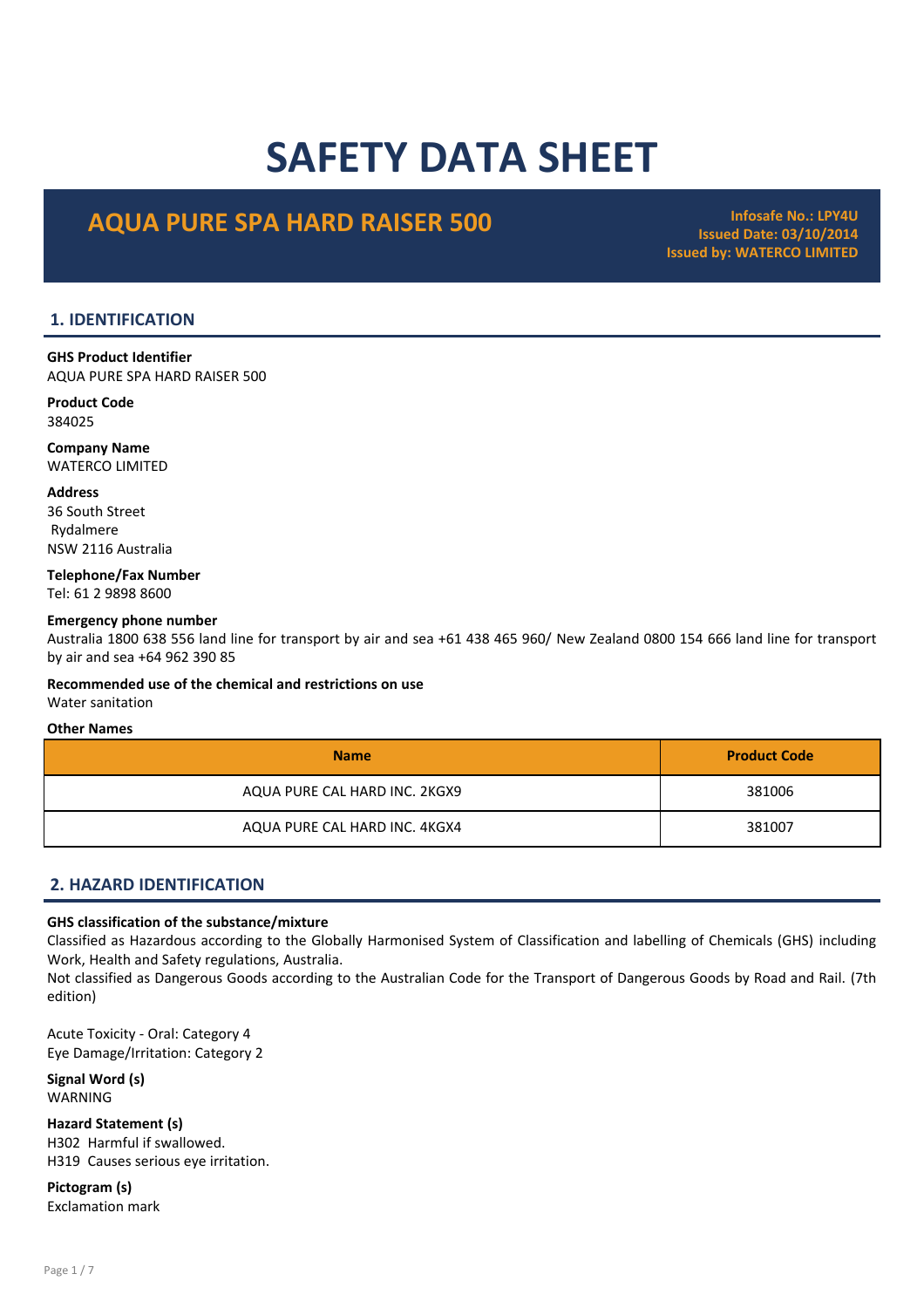

#### Precautionary statement – Prevention

P264 Wash contaminated skin thoroughly after handling.

P270 Do not eat, drink or smoke when using this product.

P280 Wear protective gloves/protective clothing/eye protection/face protection.

# Precautionary statement – Response

INGESTION

P301+P312 IF SWALLOWED: Call a POISON CENTER or doctor/physician if you feel unwell. P330 Rinse mouth. P331 Do NOT induce vomiting. EYES P305+P351+P338 IF IN EYES: Rinse cautiously with water for several minutes. Remove contact lenses, if present and easy to do.

Continue rinsing. P337+P313 If eye irritation persists: Get medical advice/attention.

#### Precautionary statement – Disposal

P501 Dispose of contents/container to an approved waste disposal plant.

# 3. COMPOSITION/INFORMATION ON INGREDIENTS

#### Ingredients

| <b>Name</b>                                 | <b>CAS</b> | <b>Proportion</b> |
|---------------------------------------------|------------|-------------------|
| Calcium Chloride                            | 10043-52-4 | $>60-100%$        |
| Ingredients determined not to be hazardous. |            | <b>Balance</b>    |

# 4. FIRST-AID MEASURES

#### Inhalation

If inhaled, remove affected person from contaminated area. Keep at rest until recovered. If symptoms persist seek medical attention.

#### Ingestion

Do not induce vomiting. Wash out mouth thoroughly with water. Seek immediate medical attention.

#### Skin

Wash affected area thoroughly with soap and water. If symptoms develop seek medical attention.

#### Eye contact

If in eyes, hold eyelids apart and flush the eyes continuously with running water. Remove contact lenses. Continue flushing for several minutes until all contaminants are washed out completely. Seek medical attention.

#### First Aid Facilities

Eyewash, safety shower and normal washroom facilities.

#### Advice to Doctor

Treat symptomatically.

#### Other Information

For advice in an emergency, contact a Poisons Information Centre (Phone Australia 131 126) or a doctor at once.

# 5. FIRE-FIGHTING MEASURES

#### Suitable Extinguishing Media

Use appropriate fire extinguisher for surrounding environment.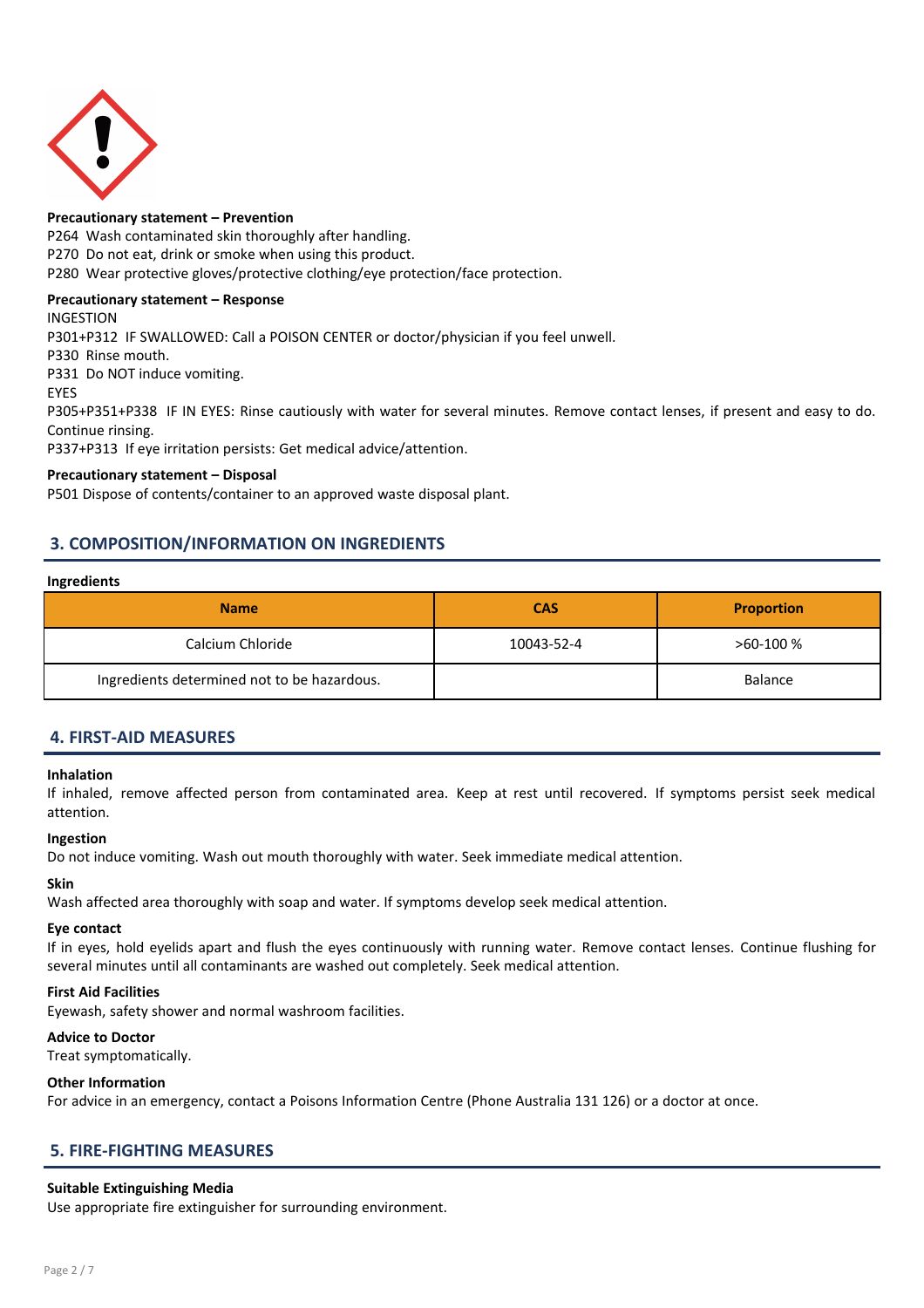#### Hazards from Combustion Products

Under fire conditions this product may emit toxic and/or irritating fumes and gases including chlorides.

Specific Hazards Arising From The Chemical

Non-combustible material.

Decomposition Temperature Not available

#### Precautions in connection with Fire

Fire fighters should wear Self-Contained Breathing Apparatus (SCBA) operated in positive pressure mode and full protective clothing to prevent exposure to vapours or fumes. Water spray may be used to cool down heat-exposed containers. Fight fire from safe location. This product should be prevented from entering drains and watercourses.

#### 6. ACCIDENTAL RELEASE MEASURES

#### Emergency Procedures

Increase ventilation. Evacuate all unprotected personnel. Wear sufficient respiratory protection and full protective clothing to prevent exposure. Sweep up material avoiding dust generation or dampen spilled material with water to avoid airborne dust, then transfer material to a suitable container. Wash surfaces well with soap and water. Seal all wastes in labelled containers for subsequent recycling or disposal. Dispose of waste according to the applicable local and national regulations. If contamination of sewers or waterways occurs inform the local water and waste management authorities in accordance with local regulations.

#### 7. HANDLING AND STORAGE

#### Precautions for Safe Handling

Avoid inhalation of dust, and skin or eye contact. Use only in a well ventilated area. Keep containers sealed when not in use. Prevent the build up of dust in the work atmosphere. Maintain high standards of personal hygiene i.e. Washing hands prior to eating, drinking, smoking or using toilet facilities.

#### Conditions for safe storage, including any incompatabilities

Calcium chloride is hygroscopic. It will absorb atmospheric moisture. Store in a cool, dry, well-ventilated area, out of direct sunlight and moisture. Store away from incompatible materials such as strong acids. Ensure containers are tightly-closed. Store away from foodstuff. Ensure that storage conditions comply with applicable local and national regulations.

#### Storage Temperatures

Below 28°C

# 8. EXPOSURE CONTROLS/PERSONAL PROTECTION

#### Occupational exposure limit values

No exposure standards have been established for this material, however, the TWA exposure standards for dust not otherwise specified is 10 mg/ $m<sup>3</sup>$ . As with all chemicals, exposure should be kept to the lowest possible levels.

TWA (Time Weighted Average): The average airborne concentration of a particular substance when calculated over a normal eighthour working day, for a five-day week. Source: Safe Work Australia Source: Safe Work Australia.

#### Biological Limit Values

No biological limits allocated.

#### Appropriate Engineering Controls

Provide sufficient ventilation to keep airborne levels below the exposure limits. Where dusts are generated, particularly in enclosed areas, and natural ventilation is inadequate, a local exhaust ventilation system is required.

#### Respiratory Protection

If engineering controls are not effective in controlling airborne exposure then an approved respirator with a replaceable dust/ particulate filter should be used. Reference should be made to Australian/New Zealand Standards AS/NZS 1715, Selection, Use and Maintenance of Respiratory Protective Devices; and AS/NZS 1716, Respiratory Protective Devices, in order to make any necessary changes for individual circumstances.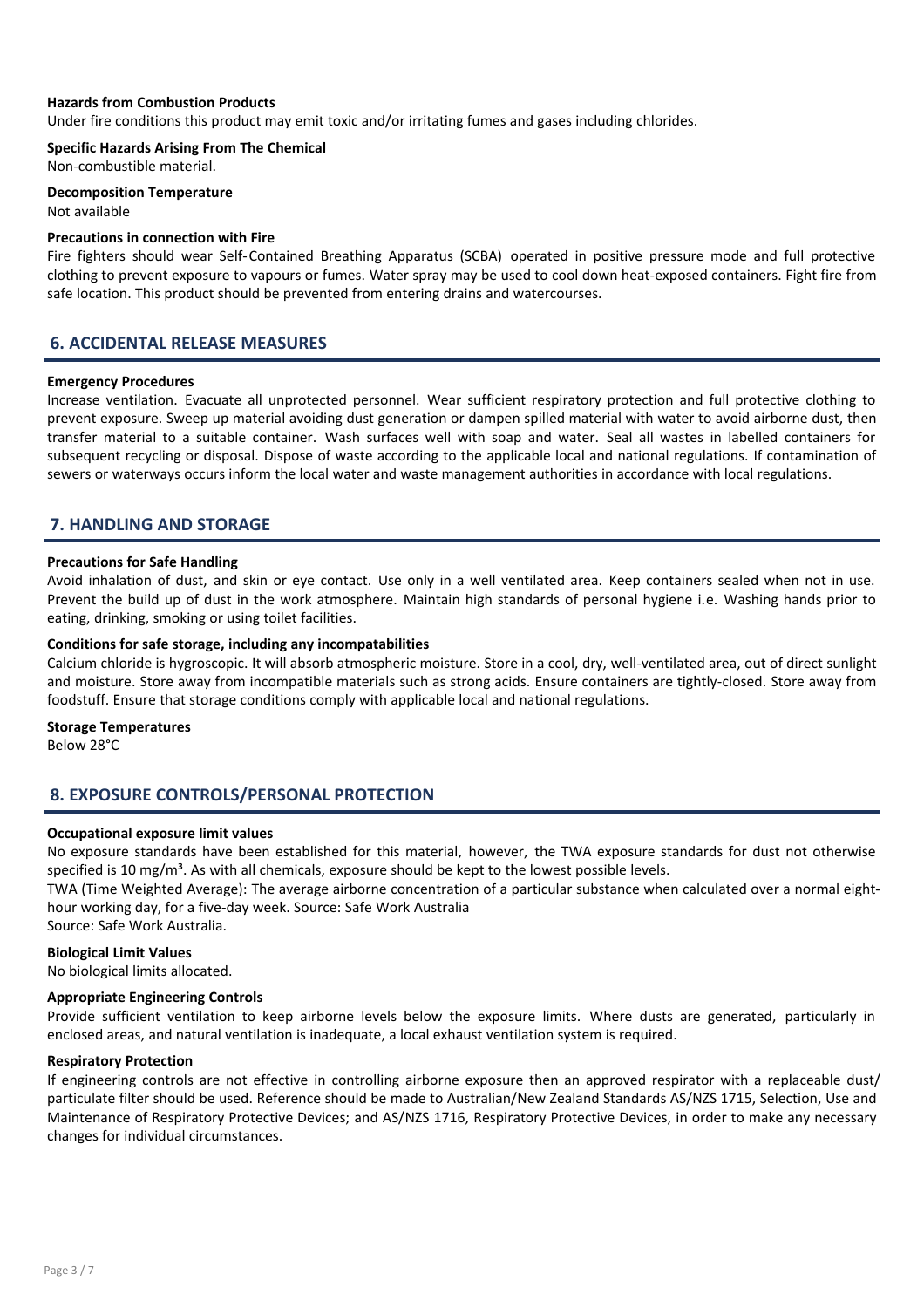#### Eye Protection

Safety glasses with side shields or chemical goggles should be worn. Final choice of appropriate eye/face protection will vary according to individual circumstances. Eye protection devices should conform with Australian/New Zealand Standard AS/NZS 1337 - Eye Protectors for Industrial Applications.

#### Hand Protection

Wear gloves of impervious material. Final choice of appropriate gloves will vary according to individual circumstances i.e. methods of handling or according to risk assessments undertaken. Reference should be made to AS/NZS 2161.1: Occupational protective gloves - Selection, use and maintenance.

#### Body Protection

Suitable protective work wear, e.g. cotton overalls buttoned at neck and wrist is recommended. Chemical resistant apron is recommended where large quantities are handled.

# 9. PHYSICAL AND CHEMICAL PROPERTIES

Appearance White hygroscopic powder

Colour White

**Odour** Not available

Decomposition Temperature Not available

Melting Point 772°C

Boiling Point 1600°C

Solubility in Water 1300g/l (25°C)

Solubility in Organic Solvents Soluble in alcohol

Specific Gravity

1.86

pH 7-9

Vapour Pressure 0.009mmHg

Vapour Density (Air=1) Not available

Evaporation Rate Not available

Odour Threshold Not available

Viscosity Not available

Partition Coefficient: n-octanol/water Not available

Flash Point Not applicable

Flammability Non-combustible solid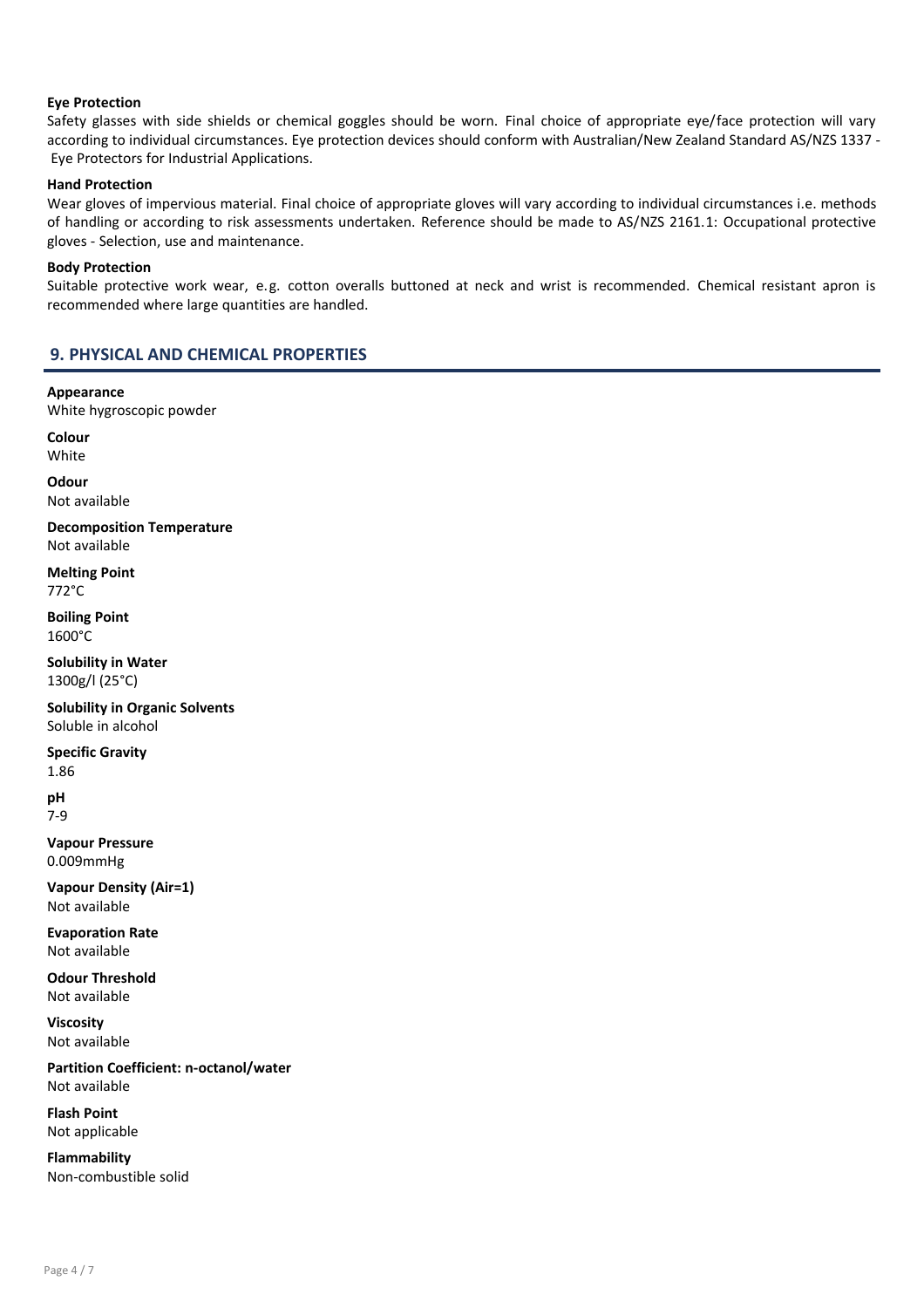Auto-Ignition Temperature Not available

Explosion Limit - Upper Not available

Explosion Limit - Lower Not available

# 10. STABILITY AND REACTIVITY

#### Reactivity

Reacts with incompatible materials.

#### Chemical Stability

Stable under normal conditions of storage and handling.

#### Conditions to Avoid

Moisture, extremes of temperature, dust accumulation and direct sunlight.

#### Incompatible materials

Most metals, yellow brass, aluminium and its alloys; sulphuric acid, methyl vinyl ether, calcium chloride with zinc, water-reactive materials such as sodium.

#### Hazardous Decomposition Products

Thermal decomposition may result in the release of toxic and/or irritating fumes and gases including chlorides.

#### Possibility of hazardous reactions

Corrodes most metals when exposed to air. Attacks yellow brass, aluminium and its alloys. Reacts with sulphuric acid to form hydrogen chloride which is corrosive, irritating and reactive. Gives an exothermic reaction with water-reactive materials such as sodium. Runaway polymerisation reaction with methyl vinyl ether. Reaction of calcium chloride with zinc releases explosive hydrogen gas.

#### Hazardous Polymerization

Will not occur.

# 11. TOXICOLOGICAL INFORMATION

#### Toxicology Information

The available toxicity data for material given below.

# Acute Toxicity - Oral LD50 (rat): 1000 mg/kg

LD50 (rabbit): 1384 mg/kg

#### Ingestion

Harmful if swallowed. Ingestion of this product may cause irritation to the mouth, throat, oesophagus and stomach with symptoms of nausea, abdominal discomfort, vomiting and diarrhoea.

#### Inhalation

Inhalation of dusts may irritate the respiratory system. Chronic exposure to this material may aggravate existing respiratory disorders and lung disorders such as bronchitis, emphysaema and asthma. Onset and progression are related to dust concentrations and duration of exposure.

#### Skin

Skin contact may cause mechanical irritation resulting in redness and itching. May cause more severe response if skin is damp. When dissolving, the heat produced may cause more intense effects as well as thermal burns.

#### Eye

Causes serious eye irritation. Can result in redness and lachrymation. When dissolving, the heat produced may cause more intense effects as well as thermal burns.

#### Respiratory sensitisation

Not expected to be a respiratory sensitiser.

#### Skin Sensitisation

Not expected to be a skin sensitiser.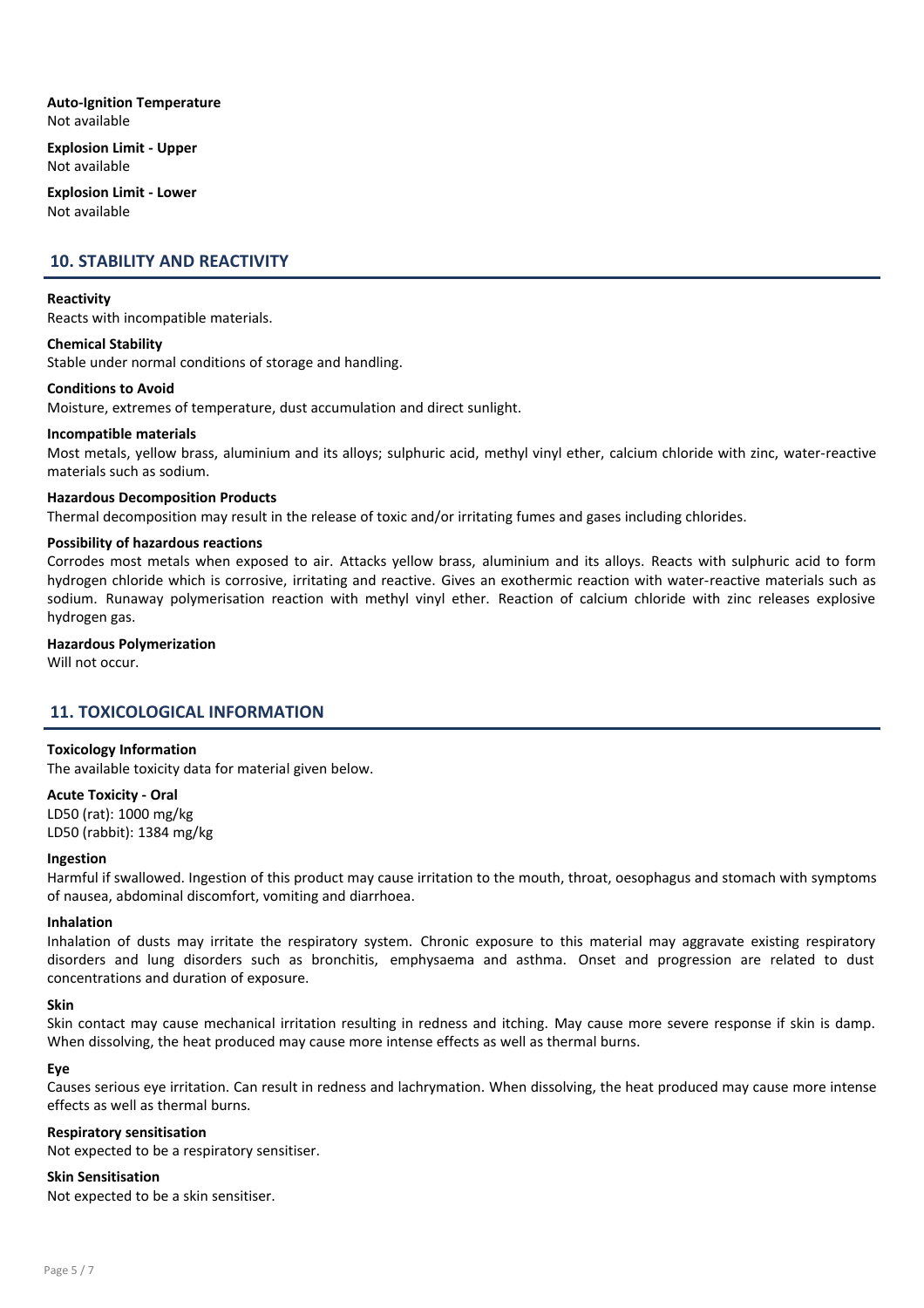Germ cell mutagenicity Not considered to be a mutagenic hazard.

Carcinogenicity Not considered to be a carcinogenic hazard.

Reproductive Toxicity Not considered to be toxic to reproduction.

STOT-single exposure Not expected to cause toxicity to a specific target organ.

STOT-repeated exposure Not expected to cause toxicity to a specific target organ through repeated or prolonged exposure.

Aspiration Hazard Not expected to be an aspiration hazard.

# 12. ECOLOGICAL INFORMATION

# **Ecotoxicity**

No ecological data are available for this material.

Persistence and degradability Not available

Mobility Not available

Bioaccumulative Potential Not available

Environmental Protection Prevent this material entering waterways, drains and sewers.

# 13. DISPOSAL CONSIDERATIONS

#### Disposal considerations

The disposal of the spilled or waste material must be done in accordance with applicable local and national regulations.

# 14. TRANSPORT INFORMATION

#### Transport Information

Road and Rail Transport (ADG Code): Not classified as Dangerous Goods according to the Australian Code for the Transport of Dangerous Goods by Road and Rail (ADG Code) (7th edition).

#### Marine Transport (IMO/IMDG):

Not classified as Dangerous Goods by the criteria of the International Maritime Dangerous Goods Code (IMDG Code) for transport by sea.

Air Transport (ICAO/IATA):

Not classified as Dangerous Goods by the criteria of the International Air Transport Association (IATA) Dangerous Goods Regulations for transport by air.

U.N. Number None Allocated

UN proper shipping name None Allocated

Transport hazard class(es) None Allocated